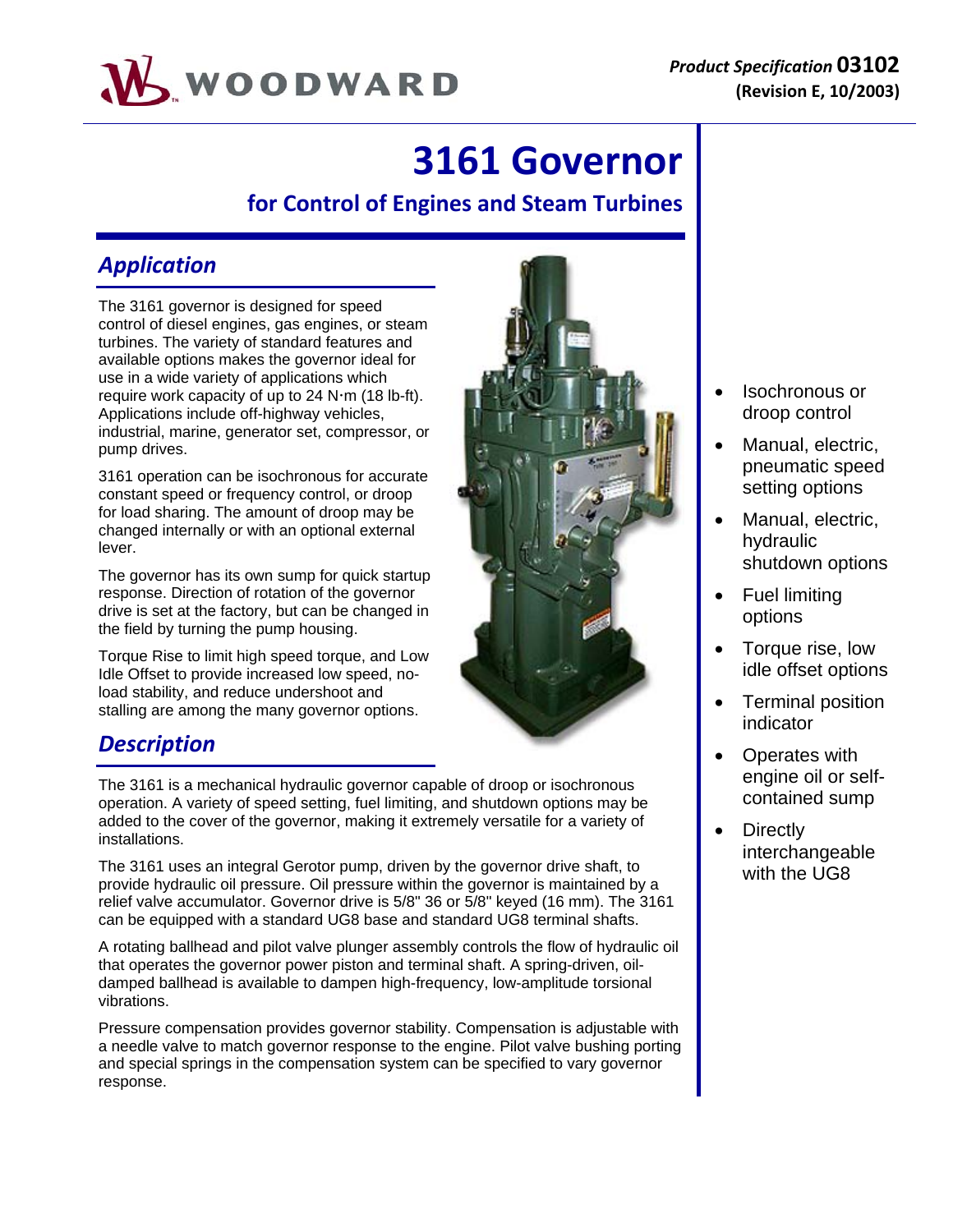#### **Control Characteristics**

Steady State Speed Band Less than ±0.25% of rated speed.

 Output Travel 42° maximum. Woodward recommends use of 60% to 70% of the travel from no load to full load.



#### **Work Capacity**

Three work capacities are available:  $10 N \cdot m$  (7.5 lb-ft) maximum or 8 N $\cdot m$  (6 lb-ft) useful with 690 kPa (100 psi) internal operating pressure. Maximum stalled torque is  $14$  N·m (10 lb-ft).

20 N·m (15 lb-ft) maximum or 16 N·m (12 lb-ft) useful with 1379 kPa (200 psi) internal operating pressure. Maximum stalled torque is 27 N·m (20 lb-ft).

28 N·m (21 lb-ft) maximum or 24 N·m (18 lb-ft) useful with 1379 kPa (200 psi) internal operating pressure and larger servo. Maximum stalled torque is 38 N·m (28 lb-ft).

#### **Droop**

 Two ranges are available: Adjustable for a 0 to 5 rpm decrease in speed setting per degree of terminal shaft travel to increase fuel.

> Adjustable for a 4 to 9 rpm decrease in speed setting per degree of terminal shaft travel to increase fuel.

### **Installation And Construction**

| Governor                              | Designed for vertical operation, but can be tilted up to 45° from vertical.             |
|---------------------------------------|-----------------------------------------------------------------------------------------|
| <b>Standard Governor Drive</b>        | 5/8"-36 SAE serrations. 5/8" keyed drive shaft is also available.                       |
| <b>Terminal Shaft (Output Shaft)</b>  | May be either or both sides. The location is the same as the UG8.                       |
| 100 psi Governors                     | Have either 0.500"-36 SAE serrated or 0.562" diameter flatted output-shaft<br>design.   |
| 200 psi Governors                     | Have either a 0.625"-36 SAE serrated or 0.625" diameter flatted output-shaft<br>design. |
| Case and Base                         | Cast aluminum. Internal parts are steel.                                                |
| <b>Governor Drive Characteristics</b> |                                                                                         |

| <b>Drive Shaft Rotation Direction</b> | Either clockwise or counterclockwise according to the orientation of the<br>pump housing on the case.                                         |
|---------------------------------------|-----------------------------------------------------------------------------------------------------------------------------------------------|
| Maximum Drive Speed Ranges            | From a minimum of 400 rpm to a maximum of 1600 rpm. Constant speed<br>operating range is from 1000 to 1500 rpm.                               |
| 100 psi Governor                      | Requires 186 W (1/4 hp) maximum.                                                                                                              |
| 200 psi Governor                      | Requires 280 W (3/8 hp) maximum.                                                                                                              |
| <b>Oil Sump Capacity</b>              |                                                                                                                                               |
| Governor Sump                         | Holds 1.7 L. The governor can be self contained or connected to engine oil.<br>SAE 10 to 50 weight oil is recommended for governor operation. |

 Viscosity At operating temperature should be from 100 to 300 SUS. In most cases the oil used in the engine is satisfactory for use in the governor.

Technical Manual 03101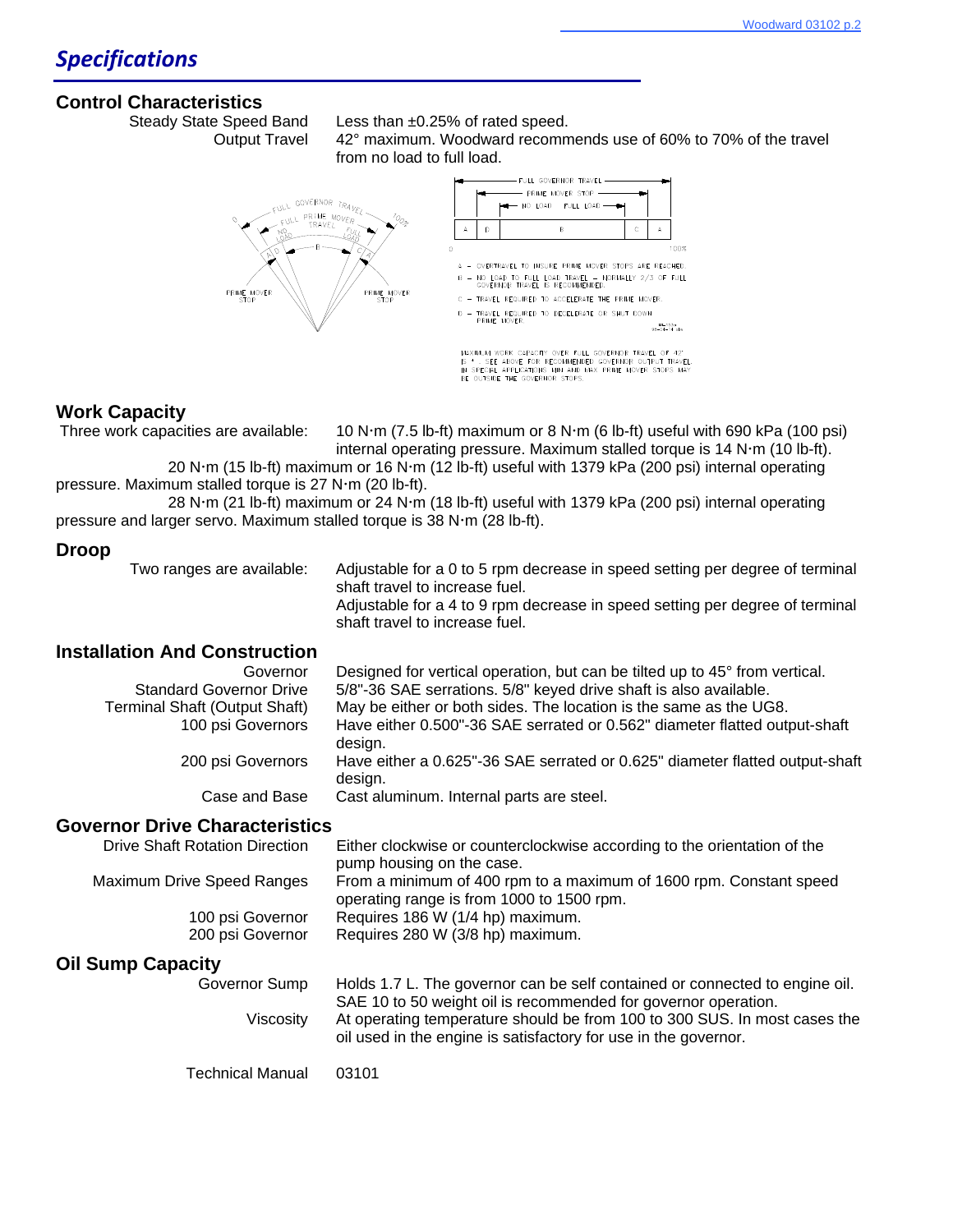| <b>Vibration Resistance</b>                                    |           |                                                                                                                                                                                                                                                                                                                                                                                                                                                      |
|----------------------------------------------------------------|-----------|------------------------------------------------------------------------------------------------------------------------------------------------------------------------------------------------------------------------------------------------------------------------------------------------------------------------------------------------------------------------------------------------------------------------------------------------------|
|                                                                | Vibration | Tested to tracked vehicle specifications.                                                                                                                                                                                                                                                                                                                                                                                                            |
| Weight                                                         |           | About 18 kg (40 lb). Exact weight determined by option package.                                                                                                                                                                                                                                                                                                                                                                                      |
| <b>Operating Temperature</b>                                   |           | $-29$ to +107 °C (-20 to +225 °F) (with proper viscosity oil).                                                                                                                                                                                                                                                                                                                                                                                       |
| <b>Optional Features</b><br>options, is 364 mm (14.33 inches). |           | Most governor options are installed on the cover of the 3161 governor. The options can extend the overall height of<br>the governor, as measured from the base, to 478 mm (18.8 inches). The nominal height of the governor, without any                                                                                                                                                                                                             |
| <b>Speed Setting</b>                                           |           |                                                                                                                                                                                                                                                                                                                                                                                                                                                      |
|                                                                | Manual    | 0.500"-36 SAE serrated Speed Adjusting Shaft. Mechanical attachments<br>typically use 15 to 20 degrees of the shaft's rotary travel for mechanical<br>drive applications.                                                                                                                                                                                                                                                                            |
|                                                                | Electric  | Uses a 24 Vdc permanent magnet motor. Polarity is reversed to raise and<br>lower the speed setting. Separate voltage adapters are available to convert<br>115, 230 Vac and 32, 125, and 250 Vdc to the required 24 Vdc. Maximum<br>life of speed setting motor is 250 000 raise/lower commands.                                                                                                                                                      |
| Rate of Speed                                                  | Pneumatic | Setting change is typically 730 governor rpm/minute on a 24 V system.<br>Standard pneumatic speed setting ranges are for 69/690 kPa (10/100 psi),<br>34/310 kPa (5/45 psi), and 69/413 kPa (10/60 psi). 21/105 kPa (3/15 psi) is<br>also available. The bellows in the pneumatic speed setting option can<br>operate at pressures up to 828 kPa (120 psi). The pneumatic speed setting<br>option can be designed for any pressure under the maximum. |

# **Ballhead Damping**

Standard. A spring-driven, oil-damped ballhead is available.

#### **Governor Limiting**

Manual Load Limiting and an extremely accurate Manifold Air Pressure fuel limiter (straight line schedule only) are available.

Torque Rise Limiters are available with precise dual or triple slopes. Torque Rise is used to limit high rpm torque, allowing the engine to develop a broad, flat torque curve.

Low Idle Offset increases engine stability at low idle, no load by increasing droop when these conditions are present. This feature also reduces engine speed undershoot during rapid speed-setting decreases.

#### **Governor Shutdown**

| Manual Shutdown.  | To initiate a shutdown, the threaded handle can be pushed down or tilted in<br>any direction. It can be used in conjunction with the electric or pressure<br>shutdown.                               |
|-------------------|------------------------------------------------------------------------------------------------------------------------------------------------------------------------------------------------------|
| Electric Shutdown | Uses a 24, 32, or 76 Vdc electric solenoid, either energize-to-run or<br>energize-to-shutdown. The electric shutdown can be used in conjunction<br>with the manual or pressure shutdowns.            |
| Pressure Shutdown | 276 kPa (40 psi) air or hydraulic pressure causes shutdown. The device<br>resets when pressure drops below 138 kPa (20 psi). It can be used in<br>conjunction with the manual or electric shutdowns. |